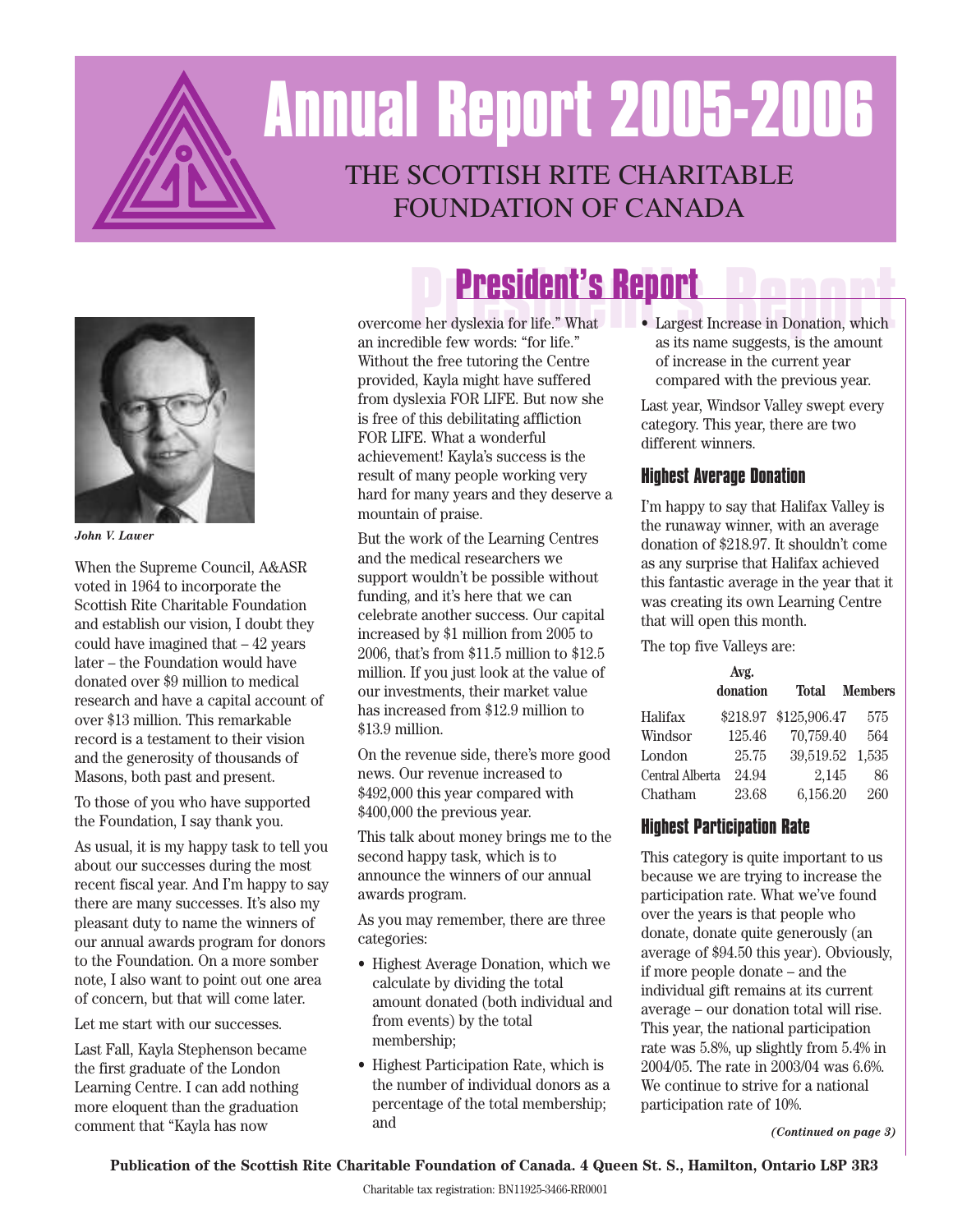## **Treasurer's Report** The fund raising activities for each **Treasurer's Report**

Foundation programs continues to flourish thanks to the efforts of volunteers and your support and finances. The stories from parents and children make all our efforts worthwhile.

There were two Learning Centres in operation for the year ended May 31, 2006: London continued its operation for the third year and Windsor opened its doors in September, 2005. Halifax is moving toward the opening of a Learning Centre in September, 2006. The premises have been leased, the leasehold improvements are well under way and tutors are being trained.

My concerns about the Centres are twofold and related – the administrative structure for each Centre and the extra burden the Centres – both individually and collectively – place on the Foundation.

The operating routines have become one of separate Centres rather than the Head Office/Branch system originally in place with London. The Head Office/Branch System requires support from Hamilton, support we can no longer supply without additional staff. During the last year we have operated more on an autonomous basis with each Centre, i.e., the Foundation providing approved funding and Centres reporting their results to Hamilton on a monthly basis. Now that we are opening a Learning Centre in Halifax, it is important that the policy be put in place for September. Each Center will continue to be responsible for raising the funds to cover its operating requirements, receive funding in the form of approved grants from Hamilton, manage its own affairs and follow through with monthly reporting to Hamilton.

Each Centre is autonomous in its operations and must follow the administrative and management procedures set forth in the Handbook. Hence, we recommend support required by Head Office be limited to funding as requested by each Centre and approved in the annual budget. The Foundation's role in the management for each Learning Centre would be on an overview basis.

The fund raising activities for each Centre have more than covered the operating costs for the last year. There is a substantial part of the next year's operating funds on hand at this time. It is vital that Valleys thinking about opening a Learning Centre understand that they need not only to raise the funds to launch a Centre but they also appreciate their on-going commitment to local fund raising to ensure the Centre's sound finances. There also has to be a commitment to a having and keeping a strong administrative team in place.

### **Foundation finances**

The Investment portfolio total of \$13.1 million (market \$ 13.9 million) generated a return of 7.9% last year. The income was more than sufficient to fund the \$597,000 in our Grants, Awards and Bursary programs as well as the \$118,000 for the Learning Centre program. Looking at the five-year projections, we will be able to support these programs at that level for the next five years. I have already expressed my concern (above) about the Learning Centre program.

Assuming local fund raising continues at the current level, we will be able to operate the three Centres with about a \$45,000 grant from the Foundation for operating expenses for the three Learning Centres plus an additional grant of \$40,000 to Halifax for its start-up costs. Additional Centres, although being discussed, will have to be assessed on an individual basis as each Valley prepares its proposal to open a Learning Centre in its area.

This is my last year as Treasurer. It's has been a pleasure to serve as your Treasurer for the past year and, in fact, each of the past nine years. It would not have been possible if I had not enjoyed the co-operation and support from the various Learning Centres, the National Office as well as the office staff in Hamilton. Thank you George Robbins, Sue Thompson, Annie Thompson and Janey Smith for your efforts to make this a successful year. Your efforts are appreciated.

> Respectfully submitted, H. Edward Standish, Treasurer

> > **2006** 2005

## **Statement of financial position**

|                                               | ⊌vv⊌          | ⊿∪∪ບ          |
|-----------------------------------------------|---------------|---------------|
| <b>Assets</b>                                 |               |               |
| Cash and cash equivalents                     | \$<br>276,282 | 472,573<br>\$ |
| <b>Accrued</b> interest                       | 244,253       | 307,000       |
| GST receivable                                | 5,774         | 1,843         |
| <b>Advances to Learning Centres</b>           | 61,280        | 20,000        |
| Prepaids                                      | 3,759         | 14,503        |
|                                               | 591,348       | 815,919       |
| Capital assets                                | 65,960        | 6,901         |
| Investments (market value \$13,902,377;       |               |               |
| 2005 - \$12,923,967)                          | 13,097,124    | 11,815,036    |
|                                               | \$13,754,432  | \$12,637,856  |
| <b>Liabilities</b>                            |               |               |
| Payables and accruals                         | \$34,517      | \$15,487      |
| Deferred contributions                        | 50,000        |               |
|                                               | 84,517        | 15,487        |
| <b>Net assets</b>                             |               |               |
| Net assets invested in capital assets         | 65,960        | 6,901         |
| Unrestricted net assets - Income retained for |               |               |
| charitable and benevolent purposes            | 1,004,898     | 1,127,855     |
| Internally restricted net assets - Capital    | 12,599,057    | 11,487,613    |
|                                               | 13,669,915    | 12,622,369    |
|                                               | \$13,754,432  | \$12,637,856  |
|                                               |               |               |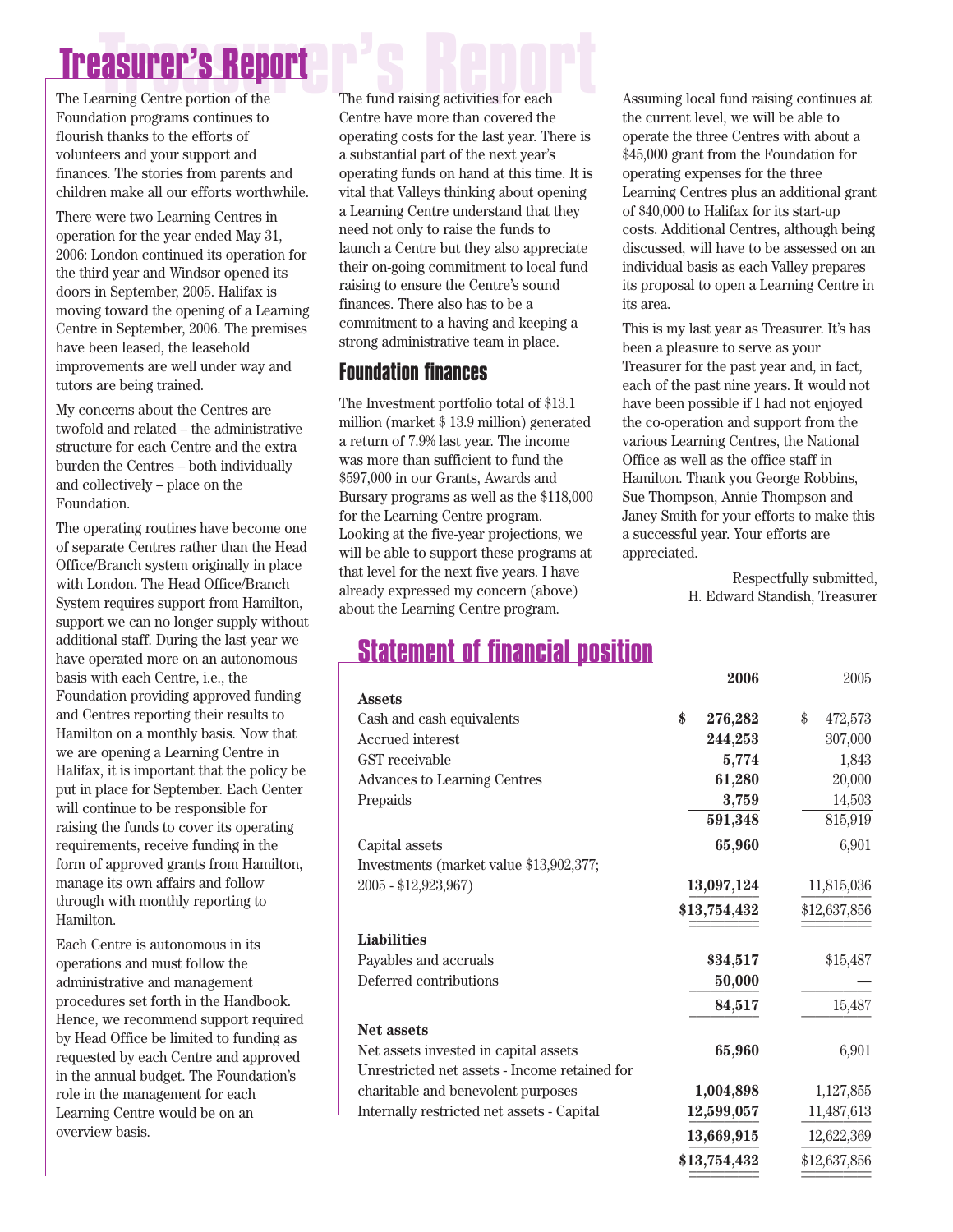## **Statement of Operations and Changes in Net Assets**

|                                                      | 2006        | 2005        |
|------------------------------------------------------|-------------|-------------|
| <b>Revenue</b>                                       |             |             |
| Bank and term deposit interest                       | \$<br>2,756 | \$<br>1,293 |
| Donations - London Learning Centre                   | 29,099      | 34,013      |
| Amortization of deferred contributions               |             |             |
| Ontario Trillium Foundation grant (2006 - \$75,000 - |             |             |
| \$25,000 amortized to date)                          | 25,000      |             |
| Investment income                                    | 449,699     | 651,425     |
| Gain on disposal of investments                      | 774,720     | 421,402     |
|                                                      | 1,281,274   | 1,108,133   |
| <b>Expenses</b>                                      |             |             |
| <b>Administration fees</b>                           | 54,962      | 36,403      |
| Insurance                                            | 17,100      | 14,065      |
| Lapel pins                                           | 2,456       | (567)       |
| Professional fees                                    | 6,210       | 7,728       |
| Computer consulting                                  | 2,023       | 983         |
| Directors and committee meetings                     | 3,083       | 1,874       |
| London learning centres - national expense           | 5,502       | 5,610       |
| Printing and office supplies                         | 2,286       | 1,019       |
| Postage                                              | 2,334       | 4,561       |
| Promotion and public relations                       | 20,287      | 14,702      |
| Miscellaneous                                        | 5,097       | 2,500       |
|                                                      | 121,340     | 88,878      |
| Excess of income revenue over expenses               | 1,159,934   | 1,019,255   |
| Distribution                                         |             |             |
| Grants                                               | 383,398     | 381,723     |
| Awards                                               | 85,827      | 91,750      |
| <b>Bursaries</b>                                     | 10,000      | 8,000       |
| Learning Centre Projects                             | 117,930     | 65,251      |
|                                                      | 597,155     | 546,724     |
| Excess of income revenue over expenses               | 562,779     | 472,531     |
|                                                      |             |             |

## **Statement of capital revenue**

|                                               | 2006      | 2005      |
|-----------------------------------------------|-----------|-----------|
| Revenue                                       |           |           |
| Donations                                     |           |           |
| Individuals, Lodges and Masonic organizations | \$110,682 | \$138,972 |
| London Learning Centre donations              | 59,687    | 96,685    |
| Other Learning Centre donations               | 191,573   | 52,085    |
| <b>Bequests</b>                               | 129,726   | 112,320   |
| Capital revenue                               | \$491,668 | \$400,062 |

## **Directors and Officers of the Foundation 2005-2006**

#### **Executive**

J.V. Lawer, *President* A.B. Loopstra, *Vice-President* J.C. Fairthorne, *Secretary* H.E. Standish, *Treasurer*

**Balance of Directors**

R.A. Barnett T.V. Hannan G.M. Martin G.R. Taylor D.R. Thornton R.L. Waddell

#### **Directors Emeritus**

T.W.S. Band R.E. Barr H.E. Crosby P.A. Decelles J.N. Fenton J.W. Lowry N.R. Richards C.A. Sankey I.D. Steeves J.E.E. Winch

#### **Appointed Officers**

T.E. Lewis, *Assistant Treasurer* G.R. Robbins, *Assistant Secretary*

## **President's Report**

*(Continued from page 1)*

The winner is Central Alberta Valley with 20%.

The top five are:

| 20%    |
|--------|
| 16.67% |
| 15.38% |
| 12.59% |
| 12.38% |
|        |

#### **Largest Increase in Donation**

Given their huge per member average (Highest Average Donation) it should come as no surprise that Halifax is this year's winner with a year-over-year increase in total donation of \$114,698.47.